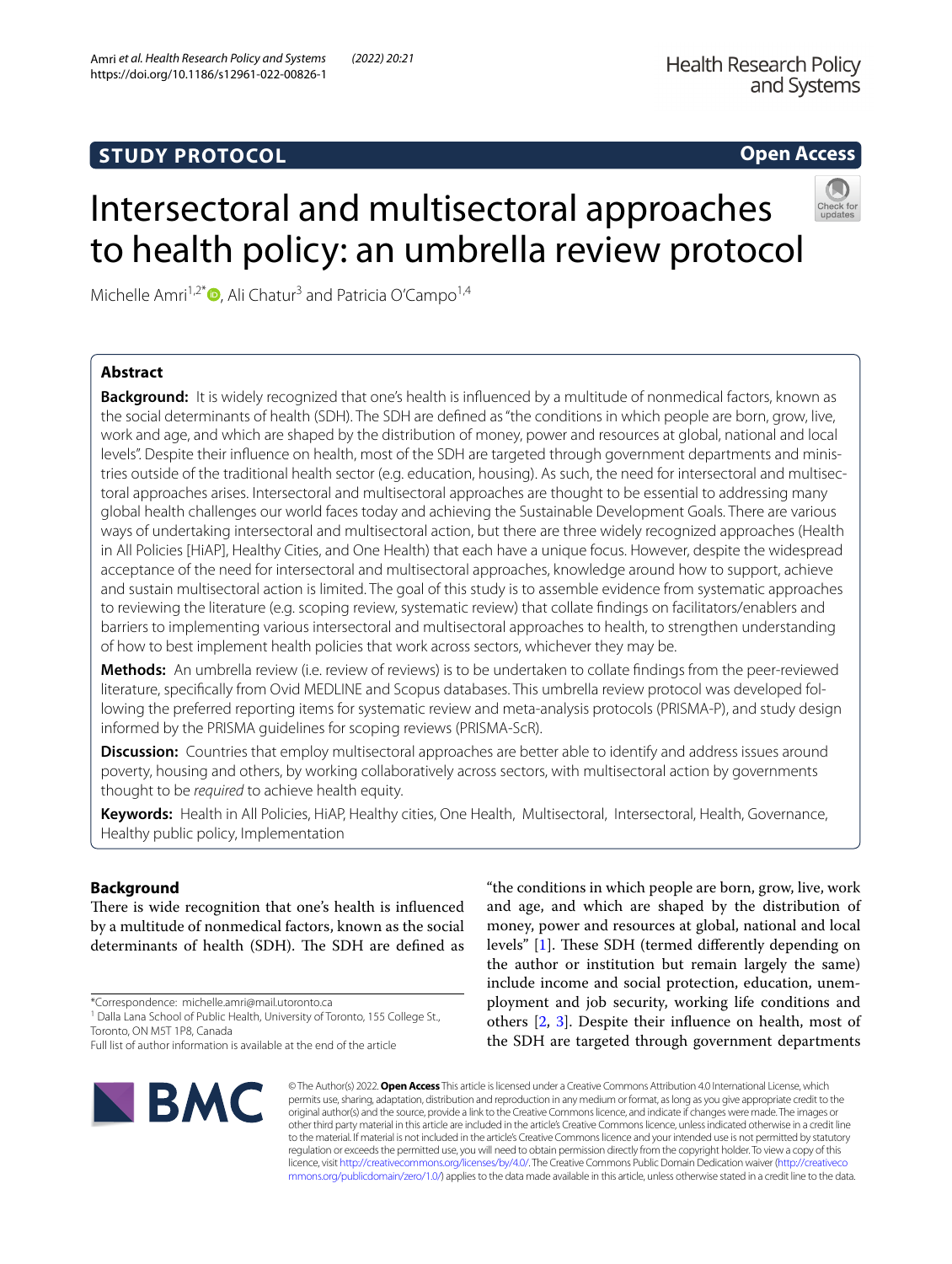and ministries outside of the traditional health sector. For example, education and housing are largely infuenced outside of the scope of health ministries. As such, the need for intersectoral and multisectoral approaches arises.

**Background on intersectoral and multisectoral approaches** Intersectoral and multisectoral approaches are defned as collaborative approaches, which can span across various ministries, government agencies, nongovernmental organizations, relevant stakeholders and other groups, with a common goal in addressing a particular issue [\[4](#page-4-3)]. Difering from other non-intersectional methods, intersectoral and multisectoral approaches aim to address the "social and economic factors that infuence the health of a population at the local, national, and global levels" [[5\]](#page-4-4). Given the ability of intersectoral and multisectoral approaches to address social and economic factors, and the aforementioned role of the SDH which operate outside of the traditional health sector in infuencing health, it is understandable that there is wide recognition that intersectoral and multisectoral approaches are needed in health. Key reports, such as the Ottawa Charter for Health Promotion emerging from the frst International Conference on Health Promotion in 1986, bring attention to this by discussing the need to build healthy public policy, stating "health promotion […] puts health on the agenda of policy makers in all sectors and at all levels, directing them to be aware of the health consequences of their decisions and to accept their responsibilities for health" [\[6\]](#page-4-5).

Similarly, these approaches are widely agreed upon by the health community as needing to be included in the future and for future health planning. Dating back nearly two decades ago, the 1997 Canadian conference "Intersectoral action for health: a cornerstone for health for all in the twenty-frst century" discussed how intersectoral health was to be a major part of health and policy planning [[7\]](#page-4-6). More recently, a large regional WHO meeting convened health sector directors of policy and planning from the African Region, who pointed to the need to utilize multisectoral approaches to address primary healthcare as a means for achieving universal health coverage [[8\]](#page-4-7). Discussions at this meeting yielded four key considerations around the importance of intersectoral and multisectoral approaches: (i) to work across the humanitarian and development divide, (ii) because many health issues are "spillovers" from other sectors (e.g. transport and associated road injuries), (iii) the need to work with those yielding diferent power (e.g. ministries of fnance who develop the budget) and (iv) the need to work with politicians, given the political nature of health  $[8]$  $[8]$  $[8]$ . These ideas reiterate the need for multisectoral approaches in primary healthcare, as multisectoral approaches are linked to integrating primary healthcare in an ethical and sustainable manner and can promote enhanced aid coordination and public health system strengthening in lowand middle-income countries [\[9\]](#page-4-8). In fact, intersectoral and multisectoral approaches are thought to be essential to addressing many global health challenges our world faces today and achieving the Sustainable Development Goals [[10\]](#page-4-9).

#### **Formalized approaches to intersectoral and multisectoral action**

There are various ways of undertaking intersectoral and multisectoral action, but there are three widely recognized approaches (Health in All Policies [HiAP], Healthy Cities and One Health), each with a unique focus.

HiAP is "is an approach to public policies across sectors that systematically takes into account the health implication of decisions, seeks synergies, and avoids harmful health impacts in order to improve population health and health equity" [[11\]](#page-4-10). In other words, it seeks to promote action on the SDH and consideration for health in other sectors [\[12\]](#page-4-11). An approach based on health rights, this encourages policy-makers to look at health as an integral part of how policy is formed [[13](#page-4-12)].

The Healthy Cities project was designed to "support integrated approaches to health promotion at the city level" [[14\]](#page-4-13) and began as a project to encourage cities across Europe to take a more wholesome approach when it comes to addressing health issues [\[15](#page-4-14)]. In other words, it aims to put health on the agenda at the municipal level. Healthy Cities implement intersectoral health plans, along with collaborating with other cities to support further Healthy City development and establish networks [[14\]](#page-4-13).

And lastly, the One Health approach focuses on the interaction between humans and animals and the associated influence on health  $[16]$  $[16]$  $[16]$ . Through the creation and design of programs with a multisectoral approach, the goal is to work collaboratively across sectors to address health issues that are relevant to how health is connected to our surrounding environment. The One Health approach has been gaining attention in recent years: frst, through increasing attention paid to antimicrobial resistance, particularly following the convening of the United Nations (UN) General Assembly and associated commitment to act, marking only the fourth time in history that the UN met to discuss a health issue [\[17](#page-4-16)]; and second, the onset of the COVID-19 pandemic, which has not only had serious implications for health, but demonstrated weak and limited public policy coordination, the need to engage in strategic planning and prioritizing foresight to address pre-existing policy problems (such as income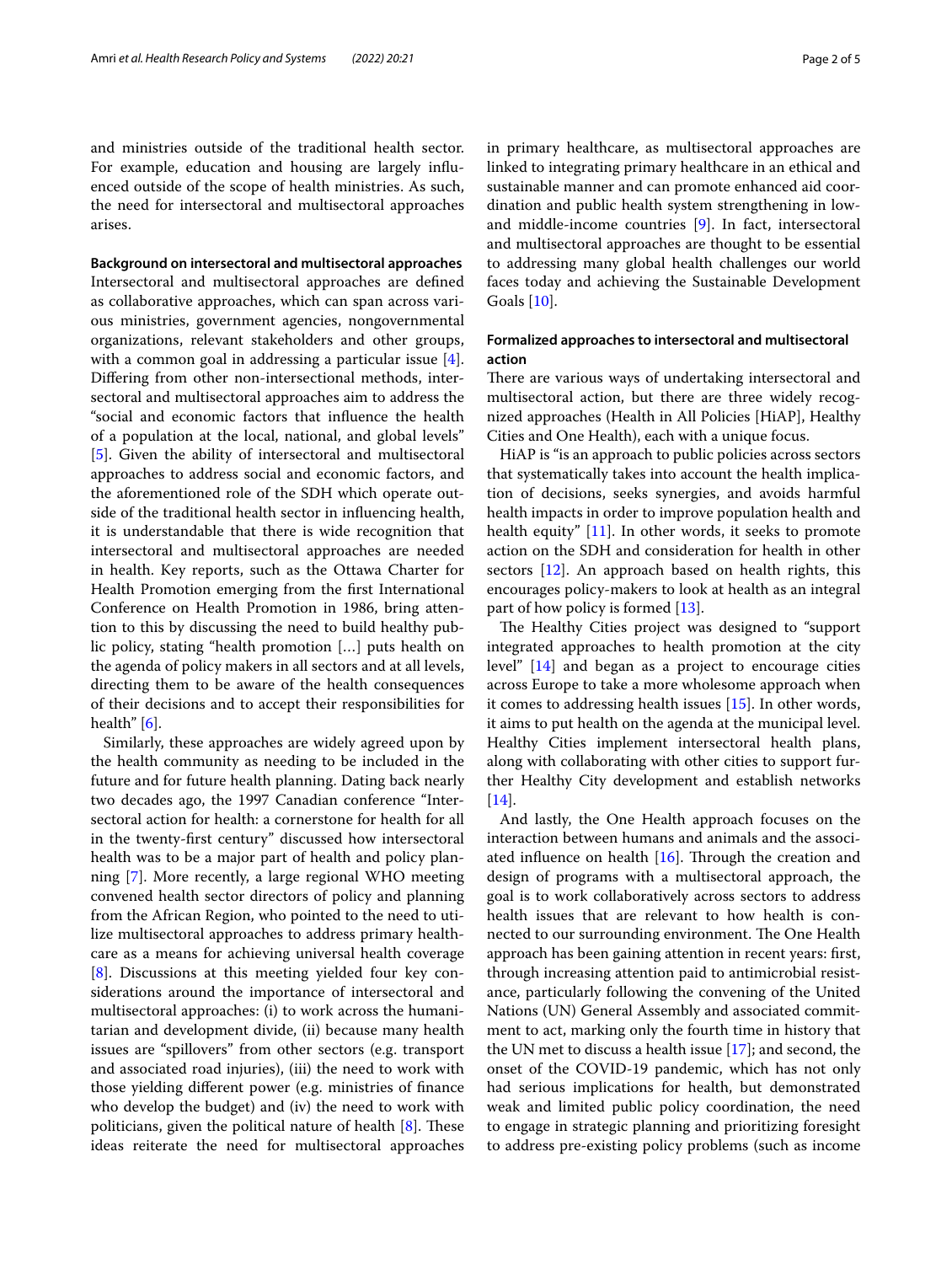supports, which lie outside of the health sector), and opportunity for multisectoral and cross-discipline discussions and action [[18,](#page-4-17) [19](#page-4-18)].

#### **Current knowledge limitations**

Despite the widespread acceptance of the need for intersectoral and multisectoral approaches, knowledge around how to support, achieve and sustain multisectoral action is limited [\[10](#page-4-9)]. More research is needed to better understand the silos that exist in the creation of health policy, especially when it comes to implementing these approaches. In the case of the human–animal–environment interface, the need to draw on diferent disciplinary backgrounds to approach the issue as one holistic problem, rather than as separate issues, has been raised [[20\]](#page-4-19). And while there have been studies that seek to collate evidence on multisectoral action with a specifc focus (e.g. HiAP), we postulate that successes in working crosssectorally to achieve health goals with one approach can glean insights and perhaps translate to other approaches which work across sectors (i.e. shared insights across HiAP, Healthy Cities, One Health and other approaches) [[21\]](#page-4-20). At present, we are unaware of any analysis or studies (e.g. umbrella reviews, reviews of reviews) that seek to collate fndings from across intersectoral and/or multisectoral approaches.

#### **Methods**

#### **Aim of the study**

The goal of this study is to assemble evidence from systematic approaches to reviewing the literature (e.g. scoping review, systematic review) that collate fndings on facilitators/enablers of and barriers to implementing various intersectoral and multisectoral approaches to health, to strengthen understanding of how to best implement health policies that work across sectors, whichever they may be. By undertaking an umbrella review (i.e. review of reviews), the aim is to provide a rigorous evidence base for policy-makers to inform intersectoral and multisectoral approaches and, in doing so, to advance the literature to clarify priorities for further investigation. Given the various approaches to working intersectorally and multisectorally (i.e. HiAP, Healthy Cities, One Health and others that are not characterized by these terms), this study approaches the domain with a broad scope. We hope we can apply this broad scope to cast a wide net, but intentionally searched across these three approaches to improve the accuracy of our search.

#### **Study design**

Seeking to collate fndings from the peer-reviewed literature, an umbrella review (i.e. review of reviews) is to be undertaken. An umbrella review compiles evidence from numerous reviews to develop an accessible document [\[22](#page-4-21)]. More specifcally, an umbrella review summarizes across research syntheses; it does not resummarize existing reviews [\[23\]](#page-4-22). In the case of this study, this umbrella review aggregates evidence on facilitators/ enablers of and barriers to implementing intersectoral and multisectoral action across varying approaches to best inform future action.

This umbrella review protocol was developed following the preferred reporting items for systematic review and meta-analysis protocols (PRISMA-P) [[24](#page-4-23)], and the study design was informed by the PRISMA guidelines for scoping reviews (PRISMA-ScR) [\[25](#page-4-24)].

#### **Search strategy**

Given the focus on intersectoral and multisectoral approaches, both Ovid MEDLINE (a medical science database) and Scopus (an interdisciplinary database) will be used to conduct the search. This aligns with the aim of umbrella reviews set out by Smith et al. [[26\]](#page-4-25), which entails being "comprehensive, thorough, and objective". The search was conducted on 19 September 2020 and does not specify a starting time frame (i.e. from database inception), using the following search string: ("one health" OR "health in all polic\*" OR "HiAP" OR "healthy cit\*" OR "intersectoral" OR "multisectoral") AND "health\*" AND "review" AND "implement\*".

#### **Inclusion criteria**

The inclusion criteria eligibility is as follows: must be a review (e.g. scoping, systematic) that systematically (i.e. empirically) collates fndings from sources around facilitators/enablers of and/or barriers to implementation of intersectoral/multisectoral policy/governance approaches to health. Manuscripts that have both a systematic approach to literature and quantitative and/or qualitative data analysis component will also be included.

#### **Exclusion criteria**

Documents are excluded if they are (i) not focused on policy/governance (e.g. interprofessional collaboration in clinical care, patient records for telemedicine) or (ii) not available in English (due to resource constraints).

#### **Data management**

Extracted references will be imported into EndNote X9 software. Utilizing Covidence software, duplicates will be removed, and the frst screen (titles and abstracts) of references will be undertaken by two independent reviewers. Conficts during the frst screen will be discussed by the two independent reviewers to collaboratively resolve. Following the frst screen, articles marked for full-text review will be read by both reviewers to ensure alignment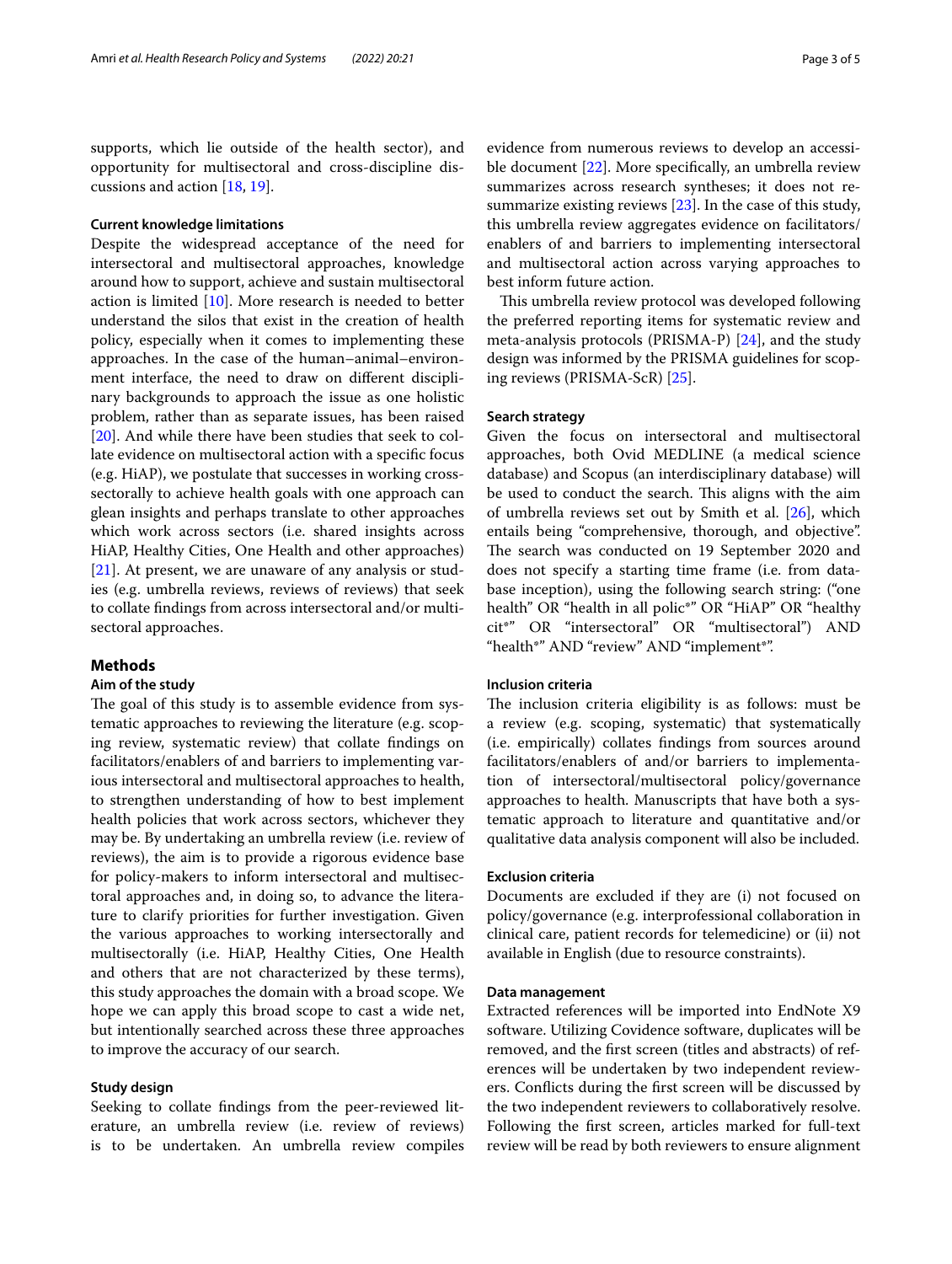with the inclusion criteria (and not falling into the exclusion criteria). Any discrepancies will be reviewed by the full authorship team, who will accordingly determine the fnal articles included in the study.

#### **Data charting and analysis**

Data extracted from the full texts will be charted to detail more bibliographic information (authors [year]; article title; years covered in the review; number of studies included in the review; cities and/or countries; aim or objective; and specifc to One Health, HiAP, Healthy Cities, or general?) and the facilitators/enablers and barriers identifed by study (article title, facilitators/enablers, barriers). The facilitators/enablers and barriers will also be narratively synthesized by drawing on qualitative methods, specifcally thematic analysis. Included articles will be reread in full and coded both deductively, using a priori codes of "facilitators/enablers" and "barriers", and inductively based on themes of specifc facilitators/enablers and barriers. NVivo software will be used to conduct coding and facilitate analysis, which will be led by one reviewer and reviewed by a second. Potential discrepancies in the charting process and analysis will be discussed and agreed upon by the full authorship team. Any amendments to the study protocol will be submitted to the journal and recounted in the fnal study manuscript.

#### **Alignment with umbrella review method**

These inclusion criteria and broader approach were agreed upon through deliberation with the authorship team, which possesses both experience in conducting systematic reviews of the literature and knowledge of the topic, both of which have been called for in umbrella reviews by Smith et al. [[26](#page-4-25)]. While there is the AMSTAR tool [[27\]](#page-4-26) for assessing the quality of systematic reviews for inclusion in an umbrella review, our focus on collating broader systematic approaches to literature reviews (i.e. not just systematic reviews but also scoping reviews) meant that this is not directly applicable. However, key domains of the tool were considered and will be used, similar to the work of Smith et al. [[26\]](#page-4-25). For example, in designing our study, we ensured that two databases were searched and that studies to be collated would be compared based on the outcomes of interest.

In addition, we will seek to present the major conclusions of the umbrella review in alignment with the research question posed  $[26]$  $[26]$ . Therefore, our discussion will group fndings under facilitators/enablers and barriers. Similarly, for ease of use by policy-makers and to supplement text, we anticipate summarizing these in a table to highlight overarching facilitators/enablers and barriers.

#### **Limitations**

While this study aims to employ a systematic and rigorous search process, only articles available in English are to be included due to resource constraints. However, the inclusion of only English-language articles poses a limitation because it has the potential to exclude research and analysis not written in English.

#### **Conclusion**

Because health is political, policy and governance must be focused on and better addressed [[28\]](#page-4-27). Countries that employ multisectoral approaches are better able to identify and address issues around poverty, housing and other aspects, by working collaboratively across sectors [[29](#page-4-28)]. In fact, it is believed that multisectoral action by governments is *required* to achieve health equity [[30](#page-4-29)]; the Ottawa Charter further supports this view, stating that "it is coordinated action that leads to health, income and social policies that foster greater equity" [[6](#page-4-5)].

While the benefts of intersectoral and multisectoral strategies are apparent, the information on how to efectively *implement* the practices is not widely available, beyond individual studies on specifc approaches (e.g. HiAP). And because evidence can ignite action, it is crucial to accord deliberate attention to what constitutes evidence [[31\]](#page-4-30). As such, this umbrella review aims to collate these fndings around how to best implement intersectoral and multisectoral approaches, to assist policy-makers, government officials and other relevant stakeholders in implementing intersectoral and multisectoral approaches. The goal is to promote multisectoral collaboration, which "remains untapped in many low- and middle-income countries" [[32\]](#page-4-31).

#### **Abbreviations**

HiAP: Health in All Policies; SDH: Social determinants of health; UN: United Nations.

#### **Acknowledgements**

The authors would like to sincerely thank the reviewers and the editor for their thoughtful and constructive comments.

#### **Authors' contributions**

MA conceptualized and designed the study. MA and AC collaboratively wrote the protocol manuscript. All authors read and approved the fnal manuscript.

#### **Funding**

Not applicable.

#### **Availability of data and materials**

Data sharing is not applicable to this article as no datasets were generated or analysed during the current study.